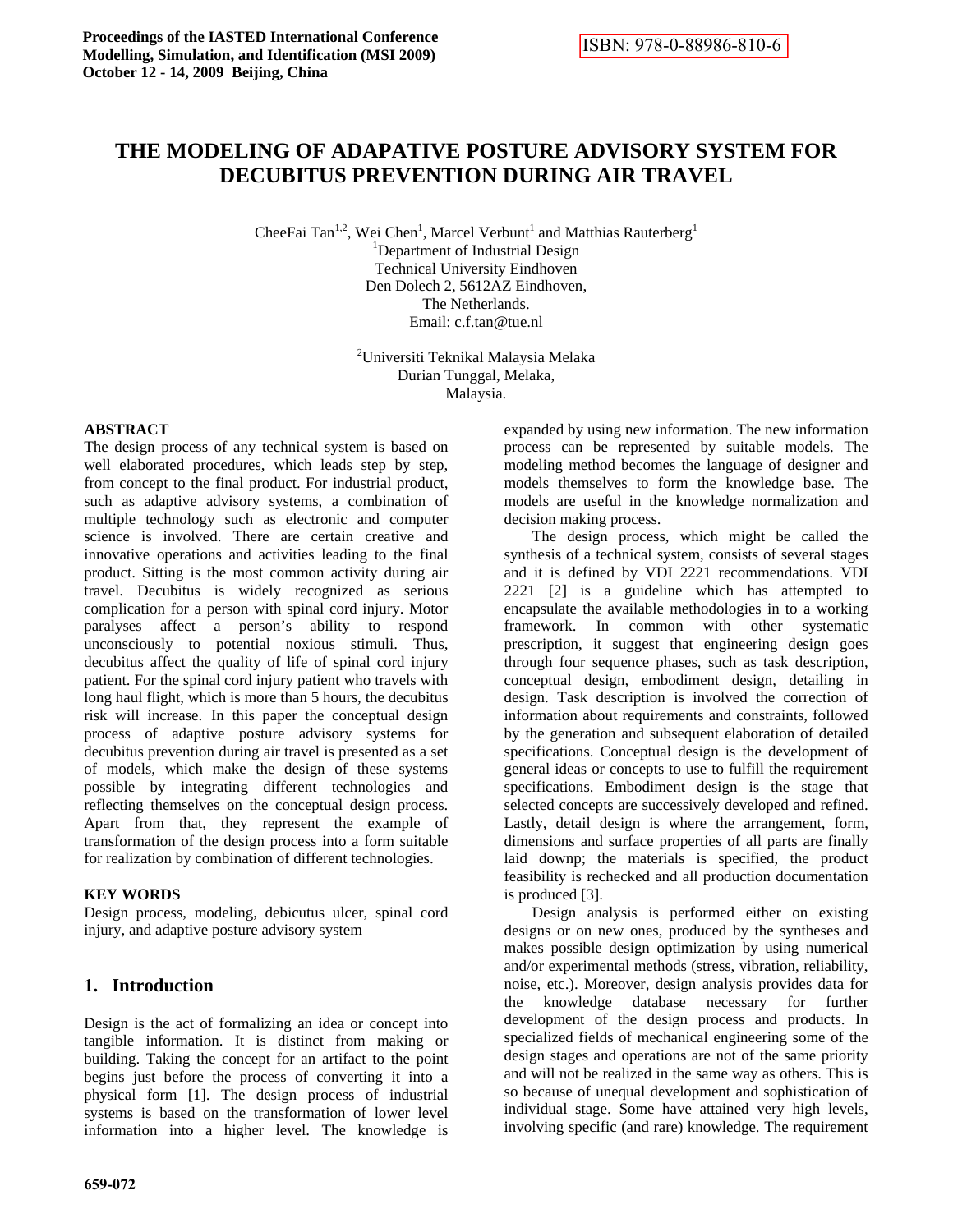is that the specific details are highlighted and put in a proper place within the general procedure of the design process [4].

 In this paper, we present the design modeling of adaptive posture advisory system (PAS) for aircraft passenger with spinal cord injury. The aim of the developed system is to reduce the decubitus ulcer risk for people with spinal cord injury.

 The paper is organized as follows: Section 2 describes the relationship between spinal cord injury patient and air travel. Section 3 describes the architecture of adaptive posture advisory system. Concept development details follow in Section 4 and final design is presented in Section 5. Section 6 describes the experimental setup. The paper is concluded in Section 7.

## **2. Decubitus Ulcer and Air Travel**

Air travel is becoming increasingly more accessible to people both through the availability of cheap flights and because the airlines are now able to cater for individuals of all ages and disabilities. Health problems may arise due to anxiety and unfamiliarity with airport departure procedures prior to flying, whilst during the flight, problems may arise as a result of the food served on board, differences in the environmental conditions inside the cabin (pressure, ventilation, relative humidity, noise and vibration), the risk of cross-infection from fellow passengers, seat position, posture adopted and duration of the flight. Travel by air, especially long distance, is not a natural activity for human. Many people experience some degree of physiological and psychological discomfort and even stress during flying. Excessive stress may cause passenger to become aggressive, over-reaction, and even endanger the passenger's health. A number of health problems can affect flying passengers.

 Pressure damage from long hour sitting is one of the common healthcare problems and affects all age groups. For spinal cord injury (SCI) patient that spends a long hour in sitting will increases the risks of decubitus ulcer. SCI patient are not able to sense the environment with the parts of the body that are cut off from the nervous system. Signals as pain are elementary to prevent the human body to prevent from damage. 85% of the people with SCI experience the damage that are directly related to the problem of unable to sense the signals that alert the human body for pain [5]. By not sensing pain, there is an increased risk on decubitus. The aim of the present paper is twofold. First, it sets out to describe the nature of comfort and discomfort during sitting as well as long hours sitting problems. Secondly, it describes an intelligent adaptive advisory system that is embedded into the economy class aircraft seat.

# **3. Architecture of Adaptive Posture Advisory System**

Figure 1 shows the architecture of adaptive posture advisory system for aircraft seat. The passenger seat will be embedded with sensors and actuators. The sensor is designed to detect the passenger condition such as physiology, pressure, movement and posture. The output from sensors will be input to central processor and database. The central processor is the core component of the system where it is used to mediate between sensors and actuators. The algorithms for the system is to: (1) advise passenger sitting position and support adaptively; (2) provide better sitting support and propose solution according to passenger's sitting condition. The database is used to record sitting behavior and condition of passenger. The outputs from the system are the actuators. The actuators will change the seat condition such as shape, softness, and contour. For example, when passenger feels discomfort during sleeping, he/she will change the sitting posture frequently; the inference engine will get the preferred seat condition list, select best seat condition according to passenger current sitting posture and automatically change the seat condition to reduce passenger's discomfort feeling.



Figure 1. Architecture for the adaptive posture advisory system

## **4. Conceptual Development Modeling**

The goal of the project is to decrease the risk on seating acquired pressure ulcers. The concept that is chosen for further development focuses on postural feedback that alerts the user for peak pressures and instructs how to avoid these. During the development of the concept there is a strong focus on privacy, intimacy, and intuition. The development of the prototype exists out of two elements. One element is the input the other element to the output. The input measures different physiological states and the result of the measurement is translated into an output. The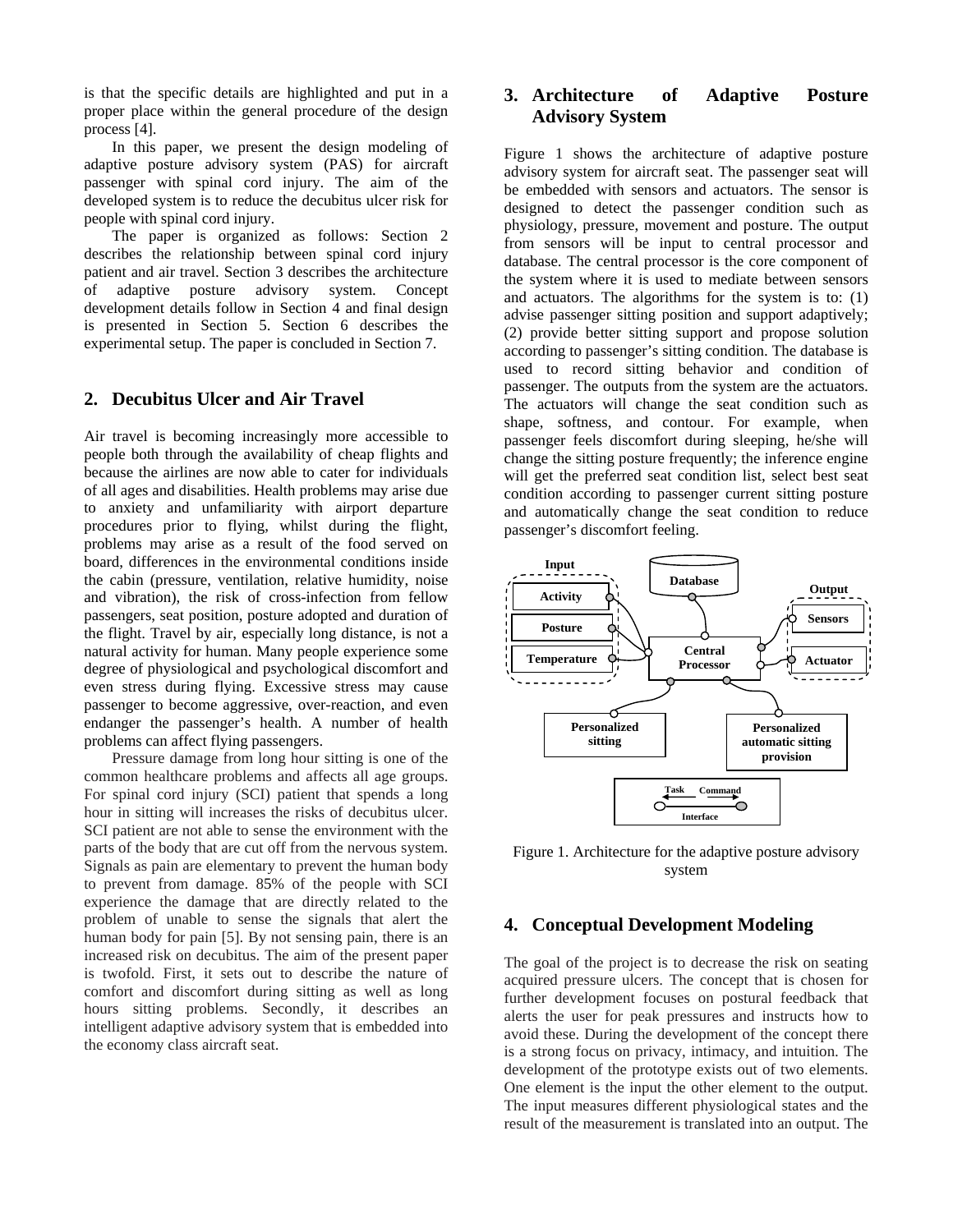output will be created with multiple actuators. For the development of both the input as the output two areas are important to explore. One area is the development of tactile feedback and the second area is the integration of technology into clothing. Figure 2 shows the concept requirement model.



Figure 2.The concept requirements model

#### **4.1 Concept 1: Embedded Technology of Clothing**

The development of smart textiles is at a starting point with high expectations from different markets such as leisure, sport, and healthcare. Projects as EASYTEX and Clothing Area Network [6] explore scenarios of the future that inspire for new applications. Another example is TNO that show the possibilities of physiological measurements with the presentation of the intelligent firefighters garment.

 For this design concept, the risk on decubitus can be monitor based on the pressure, temperature, and humidity of the skin. For people with SCI, the lack of sensory input disables the body to react on influences from the environment. With the implementation of sensors it will be possible to 'sense' the environment and react on it. The shape of the body influences the pressure measurement and it would be much better to shape the measurement around the human tissue. With the integration of sensors in textile constructions it will be possible to design clothing that actively monitors the body and the interaction with the environment. With the information it will also be possible to protect the body from the environment.

 To integrate electronic components into clothing the components should be designed in a functional, unobtrusive, robust, small and inexpensive way. Especially the requirement unobtrusive is important because a physical obtrusive design (rough, sharp) could improve the risk on pressure sores. The sensor must be designed in a way that its physical condition doesn't have a negative effect on pressure, shear or other physiological conditions of SCI passenger.

 From different studies and experiments several technological textile solutions are designed to measure physiological elements. The textile spacer is designed to measure the pressure on a surface. Two conductive layers separated by a spacer (textile with a physical resistance) are connected when the pressure on the surface is higher than the physical resistance of the spacer. Another sensor

that is created with textiles is a moisture sensor. The sensor is woven with conductive yarn and exists out of three layers. The two outer yarns are connected with a power supply and the middle layer is a 'normal' yarn. When the humidity increases the resistance of the middle layer decreases and this difference is translated into humidity. A third sensor that is interesting for decubitus prevention is a hybrid textile that measures temperature. The voltage drop of a copper wire is measured and the extracted resistance relates to the temperature. The sensors in combination with chips create smart textiles. Besides, the integration of technology into fabrics, it is also important to be aware of different needs and restrictions related to clothing: aesthetics, functionality, and availability. Figure 3 shows the conceptual design model for embedded technology of clothing.



Figure 3. Conceptual design model of embedded technology for clothing

#### **4.2 Concept 2: Tactile feedback**

Tactile feedback is a design element that is commonly used for human-computer interfaces. It is one of the many interaction mediums with specific properties that fit the terms natural and private feedback. Because artificial touch is not commonly integrated in daily life (except the vibration of mobile phone) the designed feedback needs to be intuitive or learned by the user. A study about vibrotactile feedback [7] identifies two types of vibrofeedback; impulse and continuous feedback. Impulse refers to ballistic interaction as knocking. Continuous feedback refers to contact over a longer period of time. Where impulse feedback could be used to link to information it is interesting to find out how vibration feedback itself can contain information, information containing feedback. Figure 4 shows the comparison of the feedback and information for vibrotactile feedback.

 Tactile feedback in human computer interaction often is an interaction between a sensor, actuator, and the user. Both sensing as actuating, from both the system as the user, take place at the same area. In the case of a person with a SCI the area of sensing and actuating are interconnected. For this project an interaction partner (tactile feedback) is proposed to replace the real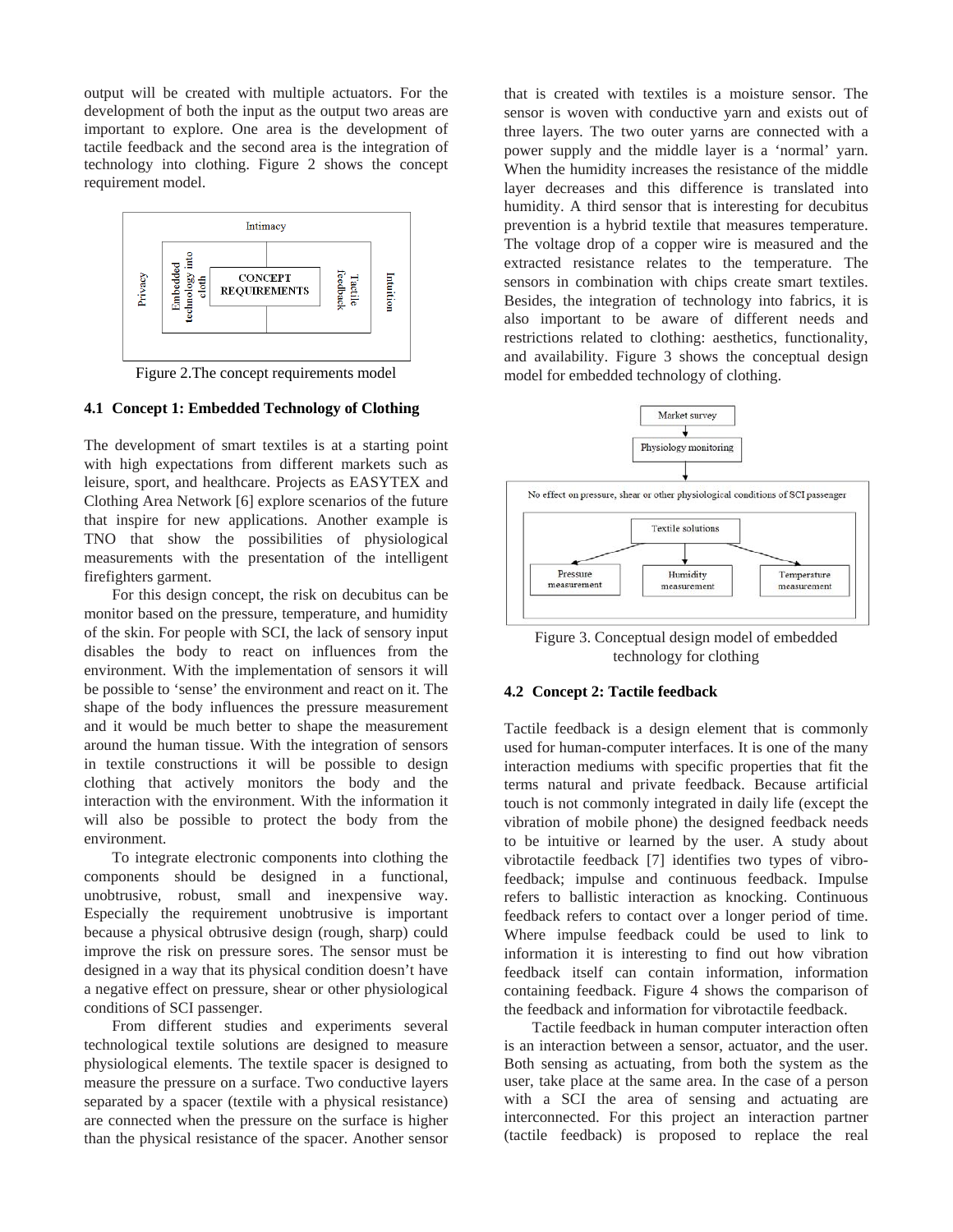interaction partner (seating surface). In comparison with the examples from the study this set up make it difficult for the user to explore the interaction partner.

|                                     | Feedback which links<br>to information | Information<br>containing feedback |
|-------------------------------------|----------------------------------------|------------------------------------|
| Direct feedback<br>(on body)        | Vibration, temperature                 | Vibration pattern                  |
| Indirect feedback<br>(outside body) | Audio, visual                          | Visual, audio                      |
|                                     | <b>Impulse feedback</b>                | <b>Continuous</b><br>feedback      |

Figure 4. Feedback and information

#### **4.2.1 Multi-sensory interaction model**

#### **4.2.1.1 User**

When designing for people with a spinal cord injury it is necessary to focus on possibilities but also on possible limitations. It is also important to focus on privacy issues because the feedback includes information about the body (information that is normally processed within the body). Another important aspect is the level of attention, does the user need to pay attention to the device all the time or only at specific moments. During the concept development three types of feedback are defined, there are support, demand, and play (Figure 5). Support feedback naturally supports the user with feedback. This method can be compared with training-wheels. Demand feedback forces the user to obey to the information that is given. An example of this type of feedback is an airbag. The third type of playful feedback.



Figure 5. Conceptual model for feedback

#### **4.2.1.2 Environment**

The model of multi-sensory interaction is mostly used for virtual environments. Usually a CAD model functions as environment. For people with SCI the environment is the place where the body (without the ability to sense) interacts with the world (in this case the wheelchair). An interesting factor of this environment is the level of irritation. As described in previous chapters different factors influence the irritation. For this concept it is important to detect peak pressures.

# **4.2.1.3 Physical Interface**

The physical interface accepts input from and provides output to the user for the sensory modalities. With a pressure measurement device the interaction of the body with the wheelchair is monitored. Force Sensing Array (FSA) is a system that is normally used for the selection of decubitus prevention cushions. With the system it is possible to visualize pressure distribution. The input that is gathered for the supporting feedback is peak pressures. When a peak pressure is located the system translates this into supporting feedback to guide the user in a position that avoids peak pressures.

 Because the user cannot sense with the part of the body where the irritation takes place this information is translated by multiple actuators. The actuators communicate with different tactile patterns to inform the user about harmful situations. With the information the user is able to avoid these. The modality that is selected is multiple vibration units that are located on the upper part of the body.

#### **4.2.1.4 Interaction Model**

With the interaction model the relation between user and environment (wheelchair) is defined. The user interacts with the prevention device within an environment with different types of information. This information is communicated over different mediums (audio, visual, and tactile). The physical interface interferes (with only tactile information) the existing information to guide the user to a new posture. The feedback is created with information from a measurement device. This measurement device detects peak pressures and translates this information into tactile direction patterns that instruct the user to change his posture. Because the use of tactile feedback is at its starting phase different experimental models are developed. From different experiments, the method will be selected to communicate with the information from the measurement device.



Figure 6. Multi-sensory interaction concept model (adopted from [5])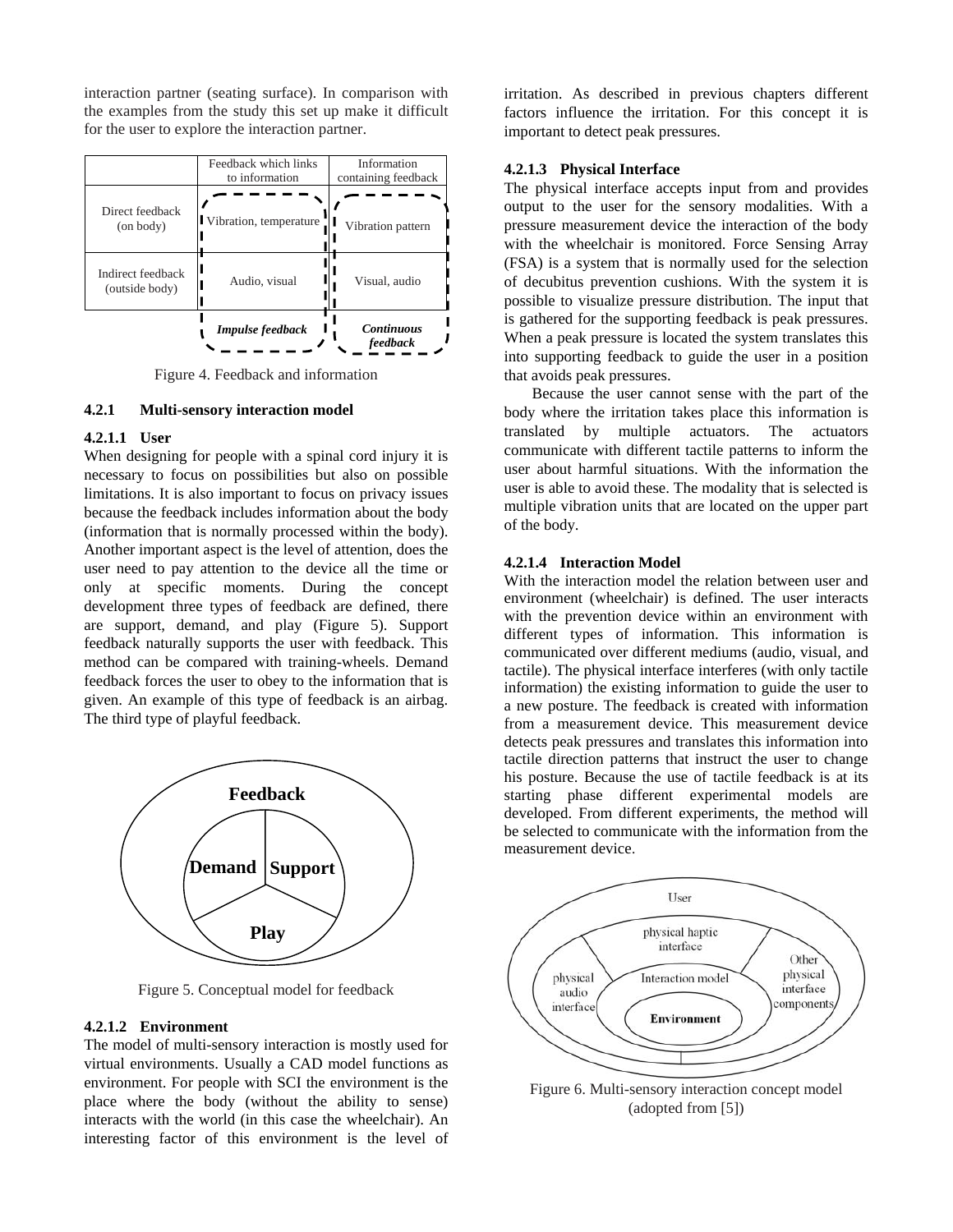#### **4.2.2 Tactile feedback experimental model**

Two tactile models are designed to test the influence of distance and frequency for the perception of tactile feedback.

 Model A is a patch with a diameter of 10cm that contains 13 vibrators. The distance between the vibrator is +/- 2cm. Model A explored the neck, back, arm and belly. The patch is designed as dynamic vibration unit. The patch is programmed with 5 different patterns. When it is possible to identify 5 different patterns in theory two patches are able to communicate 25 messages. Figure 7 shows the developed model A.



Figure 7. Model A

 Model B is a belt of 100cm that contains 13 vibrators that are placed 8cm from each other. With the belt it is possible to communicate pulses and linear patterns. Model B is explored at the larger parts of the body (arm, chest, back). Figure 8 shows the developed model B.

 For both models the MOT-10 is used. The vibrator with a diameter of 10 mm and a height of 3mm is integrated into textile. The weight of the vibrator is 1gram and it works on 3Volt, 70mA. With both models is tested if it is possible to perceive different patterns. Also is explored the experience of the feedback. The use of haptic feedback as interaction medium is a new experience for most users and therefore needs time to learn. The first experiments with haptic feedback indicate that the learning curve increases after short-time practice.



Figure 8. Model B

#### **4.3 Prototyping**

Simulating caressing as shown in Figure 9 is the starting point for the development of feedback system for decubitus prevention. There are two types of vibrofeedback, such as impulse and continuous. Continuous feedback appears more common and refers to situations

where contact remains over time. Because the feedback is designed as a supporting tool the goal is to design a continuous feedback that is perceived natural an intuitive.



Figure 9. Caress feedback pattern

 During the exploration, linear movement is perceived with 13 vibrators. Single pulses that were activated over time and distance communicated different movements. Due to delay and distance between the pulses it was difficult to perceive a connection between to pulses. By decreasing the delay between two pulses or overlapping pulses the relation becomes clearer. The prototype included twelve vibrators that were controlled by a microcontroller.

#### **4.4 Feedback model**

For a validation of the tactile feedback a new prototype is developed. The knowledge from smart textiles and the explorations of the model A and B is combined. During the development of the prototype different failures occurred. Noise created by the vibrators affected both the microcontroller as the led-driver. Another problem was the power supply for different components. To stabilize the prototype another led-driver is added and the power supply is divided.

 The final prototype that is developed for the validation of the sixteen vibrators. With these vibrators, it is possible to start from eight different points a tactile vibration pattern. The vibrators are controlled with two led-drivers that each control eight vibration motors. Both led-drivers are controlled with a microcontroller that communicates different feedback patterns. The frequency, time, and delay between two pulses can be varied. Figure 10 shows the communication architecture between prototype and microcontroller.



Figure 10. The communication architecture of prototype